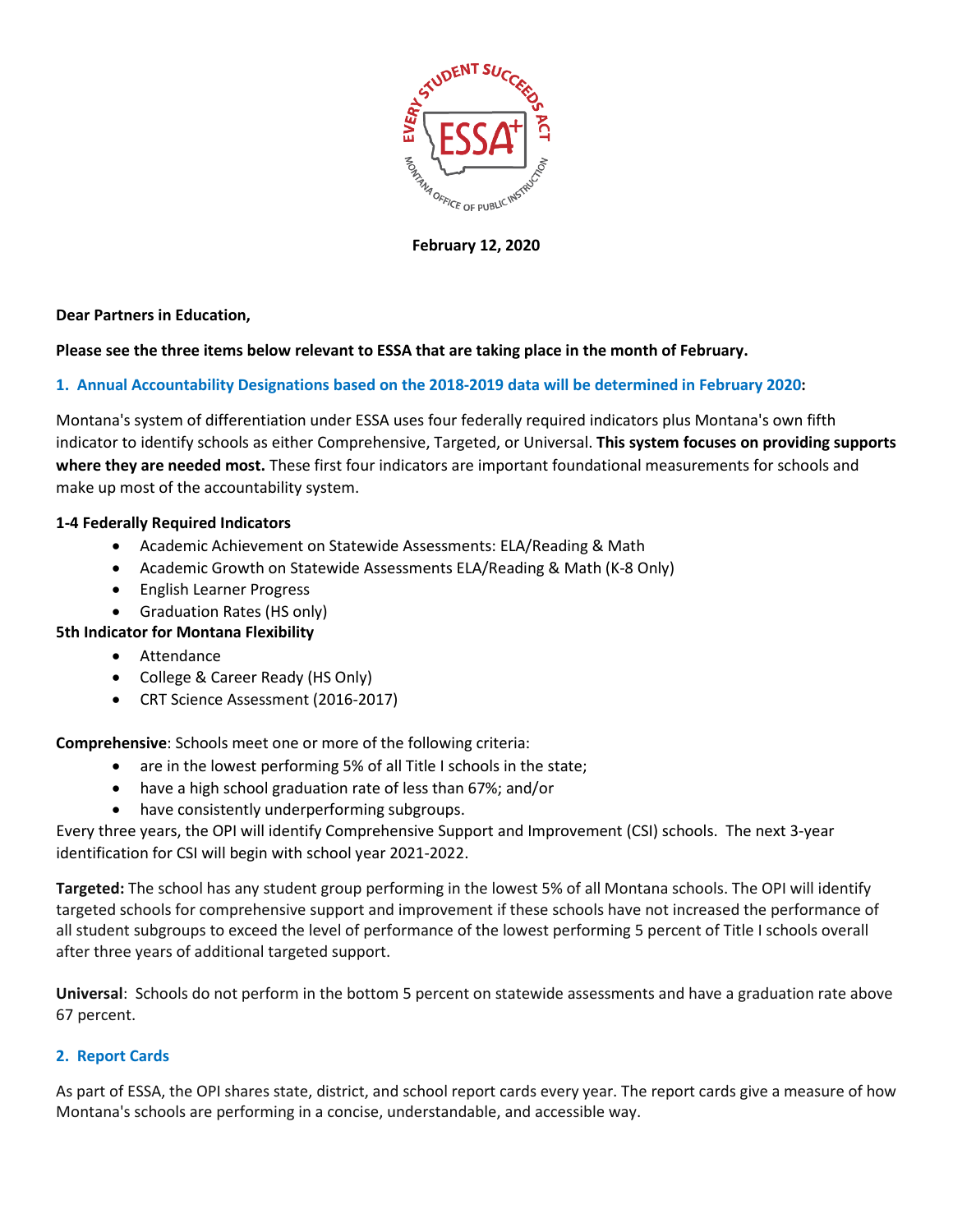The report cards for 2018-2019 will be released in March 2020 and enhanced with information about how much each district and school spends per pupil.

OPI's schedule:

| <b>Timeframe</b>        | <b>Project Milestone</b>                                                            |
|-------------------------|-------------------------------------------------------------------------------------|
| February 3 - 28, 2020   | OPI determines the school accountability designations to meaningfully differentiate |
|                         | schools                                                                             |
| February 28, 2020       | OPI shares information with schools, including the school's support status          |
| February 29 - March 13, | Schools review the OPI's information and determination of support status            |
| 2020                    |                                                                                     |
| March 16, 2020          | Report Card final and ready to view in GEMS on March 16, 2020, including the        |
|                         | school's support status, Per-Pupil Expenditures, and Montana University System      |
|                         | enrollments                                                                         |

# **3. Status on the Amendment Process for the Montana State Plan, 5th Indicator:**

**Timeline**

| Amendment                 | Research<br>within the<br><b>Agency</b><br>60 days | <b>Collaborate</b><br>with our<br><b>Partners in</b><br><b>Education</b> | <b>Consultation</b><br>with<br><b>Governor</b> | Open for<br><b>Public</b><br><b>Comment</b><br>30 days | <b>Finalize and</b><br>present to<br>Superintendent | <b>Summit to DOE</b><br>$(90 \text{ days})$<br>response time) |
|---------------------------|----------------------------------------------------|--------------------------------------------------------------------------|------------------------------------------------|--------------------------------------------------------|-----------------------------------------------------|---------------------------------------------------------------|
| 5 <sup>th</sup> Indicator | Jan-Feb 2020                                       | Feb-March<br>2020                                                        | April 2020                                     | April 2020                                             | May 2020                                            | May 2020                                                      |

## **Areas being Reviewed during the Research Phase (60 days)**

- I. **School Climate Survey**: Which types of measures related to school climate to use, how those measures could be used, and important factors to consider in the process.
	- reviewing reliable and valid survey tools,
	- the benefits and challenges of using a measurement in the accountability system, and
	- the purposes for which different measures may be appropriate to use.

"School climate is defined by the National School Climate Council (NSCC) as "based on patterns of students', [families'], and school personnel's experiences of school life and reflects norms, goals, values, interpersonal relationships, teaching and learning practices, and organizational structures." Essential elements of school climate (sometimes referred to as school culture) that have been identified in the literature include emotional and physical safety, relationships, teaching and learning, sense of belonging, and institutional environment."

2019 by CCSSO. Measuring School Climate and Social and Emotional Learning and Development: A Navigation Guide for States and Districts is licensed under a Creative Commons Attribution 4.0 International License https://creativecommons.org/licenses/by/4.0/

II. **College & Career Readiness Measurements**: Processes and structures to gather and analyze data for all 4 criteria identified.

| <b>Montana Flexibility Indicator 5</b> | Elementary<br>2018-2019 | High   | Elementary High<br>2018-2019 2019-2020 | 2019-2020 |
|----------------------------------------|-------------------------|--------|----------------------------------------|-----------|
| Satisfactory Attendance                | 20 points               | points | 20 points                              | 15 points |